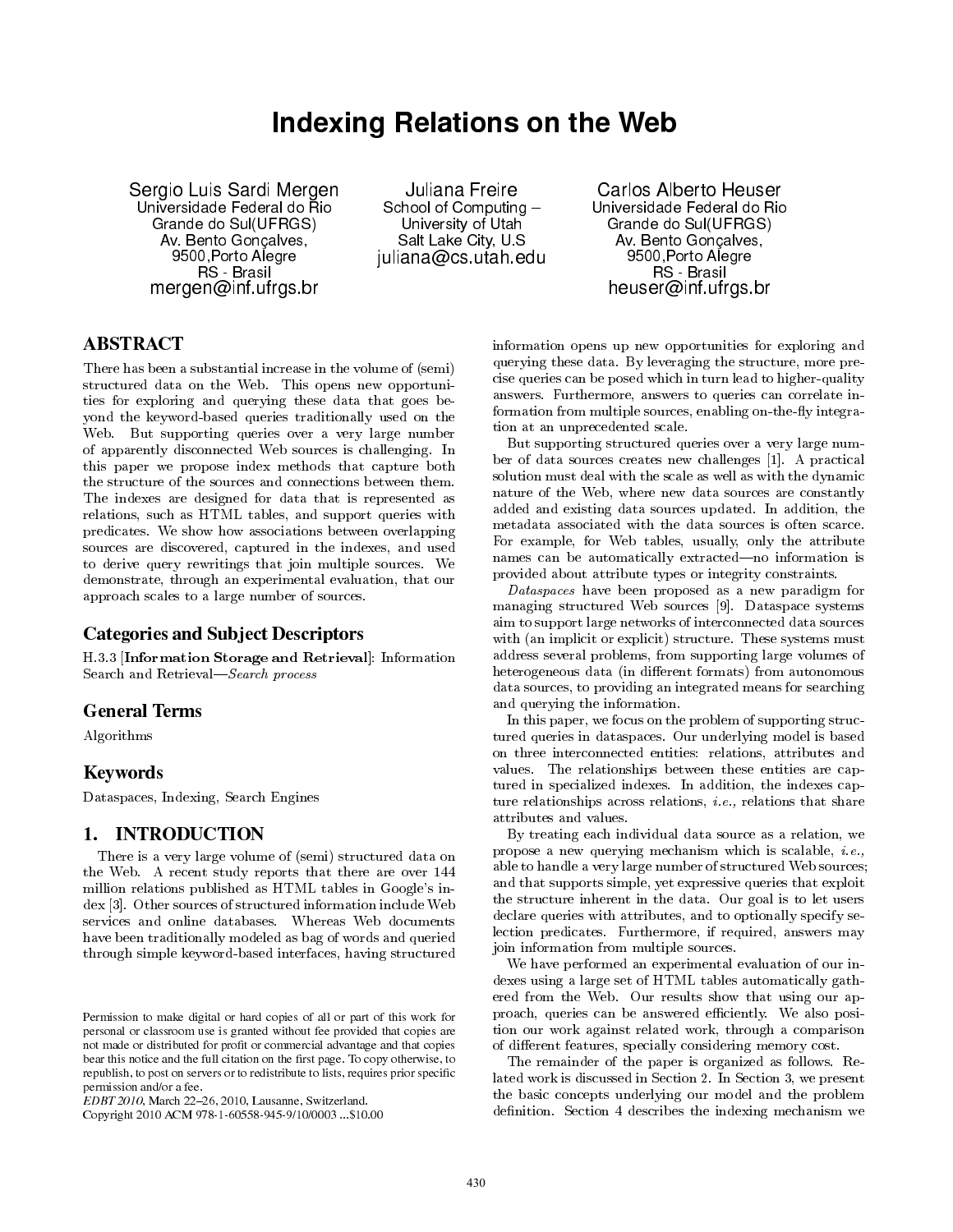have proposed. Section 5 gives a detailed description of the search algorithms we use to find possible ways to answer user queries. In Section 6 we present the experimental results. In Section 7, we present a real application based on our solution, which allows interesting queries to be posed against information gathered from multiple relations. Section 8 presents our concluding remarks.

## 2. RELATED WORK

The problem of providing seamless access to structure data on the Web have already been addressed by a number of different works. Salles et al. [18] classifies these works into two different categories: schema first approach (SFA) and no schema approach (NSA).

SFA assumes the sources of information are already integrated into a global schema. This integration is materialized as mappings between the source schemas and the global schema. Classical solutions include global-as-view  $(GAV[17])$  and local-as-view $(LAV[10])$ , whose main difference is the direction of the mappings. Nevertheless, they all serve the same purpose: support query rewriting, in which a query posed to the global schema must be broken down into queries that conform to the local schemas[5].

Creating mappings and maintaining them as sources evolve and the global schema changes can be expensive and time consuming. This effort is required and justified for applications that are mostly static, cater to well-defined information needs, and integrate a relatively small number of sources. However, for exploring and integrating information sources on the Web, expecting the existence of a pre-defined global schema is not practical. To define a global schema, one first needs to know about which sources are available. And on the Web, there are too many of them. Besides, a single global schema is unlikely to be sufficient to fulfill the information needs of all users. Even if it is possible to model a very large global schema that contains constructs for comprehensive set of concepts, the effort spend on defining the mappings to the sources would become unfeasible, not to mention that Web sources are too volatile, which would require the mappings to be constantly updated.

In the other direction, NSA assumes that a global schema is not available. In such scenario, the goal is to match the user desire, expressed in a query language, to the set of sources available. To make matters worst, this process needs to be done on the fly.

In most NSA works, the user expresses queries as keywords, given the simplicity of the language and its proven success on search engines for unstructured data. Additionally, at some extent, NSA approaches tend to look at the sources as if they were collection of tuples (a.k.a. relations).

Following this direction, some works propose keyword search over relational databases. Such approaches model the solution as graphs whose nodes are connected based on foreign key relationships. Two possibilities emerge: instance-level graph[14] and schema-level graph[2, 13]. In the instancelevel graph, the nodes are tuples of the database. Given a query, keywords are mapped to nodes in the graph. Each subset of the graph that links all of the selected tuples become individual answers. Results are then presented as nested information, according to the connections between the tuples. In the schema-level graph, the nodes refer to elements of the database schema. Like the instance level counterpart, keywords of a query map to nodes in the graph.

Then, each subset of the graph that links all of the selected nodes derives a query that contains some answers.

Originally designed to relational databases(in the closeworld-assumption sense), these approaches could be extended to Web information. However, it is not clear if and how they would be suitable to the large amount of information available on the Web, specially considering that foreign key relationships are unknown.

The structured universal relation (SUR) was also proposed as a way to query multiple structured Web sources using a simple keyword based interface [6]. Generally speaking, a database is virtually flattened as a single relation with a large number of attributes, so the user is free from having to provide join information. SUR requires an expert to specify compatibility constraints for relations as well as concept hierarchies for attributes.

To support queries over Web tables, Cafarella et al. [3] proposed an inverted list that links cells to the tables in which they appear. The horizontal and vertical offsets of the cell inside the table are also mapped. Similarly to the previously presented works, queries are expressed by keywords. The result of the search are pages whose inner tables contain terms that appear as keywords in the query. In order to effectively find the most relevant information first, the results are ranked according to a set of features. For instance, tables whose keywords appear as part of the header are deemed more relevant than tables whose keywords appear as part of a record. As a drawback of this approach, structure is not taken into account for the purpose of answering structured queries. As a consequence, selection predicates are not allowed, and the results are limited to information encountered on single tables.

Dong and Halevy [7] take a step forward with a solution that is able to perform queries with structure. The indexing schema they propose is based on keywords that points to a list of instances where they can be found. The index can be enriched with hierarchical information (terms that can substitute a keyword) and association labels, so that information from multiple sources can be joined. This solution is the first attempt to provide means for the user to express queries with selection predicates, even though predicates are restricted to the equality operator, unlike our approach that supports more types of comparison operators.

There are also pay-as-you-go approaches that lie in-between the SFA and the NSA. Works of this kind start with few mapping information and evolve over time, taking user feedback into account. Madhavant et al [15] states some architectural issues that need to be addressed in such a scenario. Salles et al. [18] provides a concrete framework that supports dataspace enhancing by adding relationships among the data.

#### 3. BACKGROUND

In order to query structured Web data, we envision structured search engines that support simple, yet expressive queries which explore the underlying structure of the data.

Figure 1 shows a high-level overview of our architecture. Relevant relations are extracted from the Web and fed into the *Indexer*. Given a structured query, our goal is to find all possible ways to answer this query using relations found in the Index, i.e., all possible rewritings [10].

The *Rewriter* is composed by search algorithms that access the indexes in order to derive rewritings for user queries.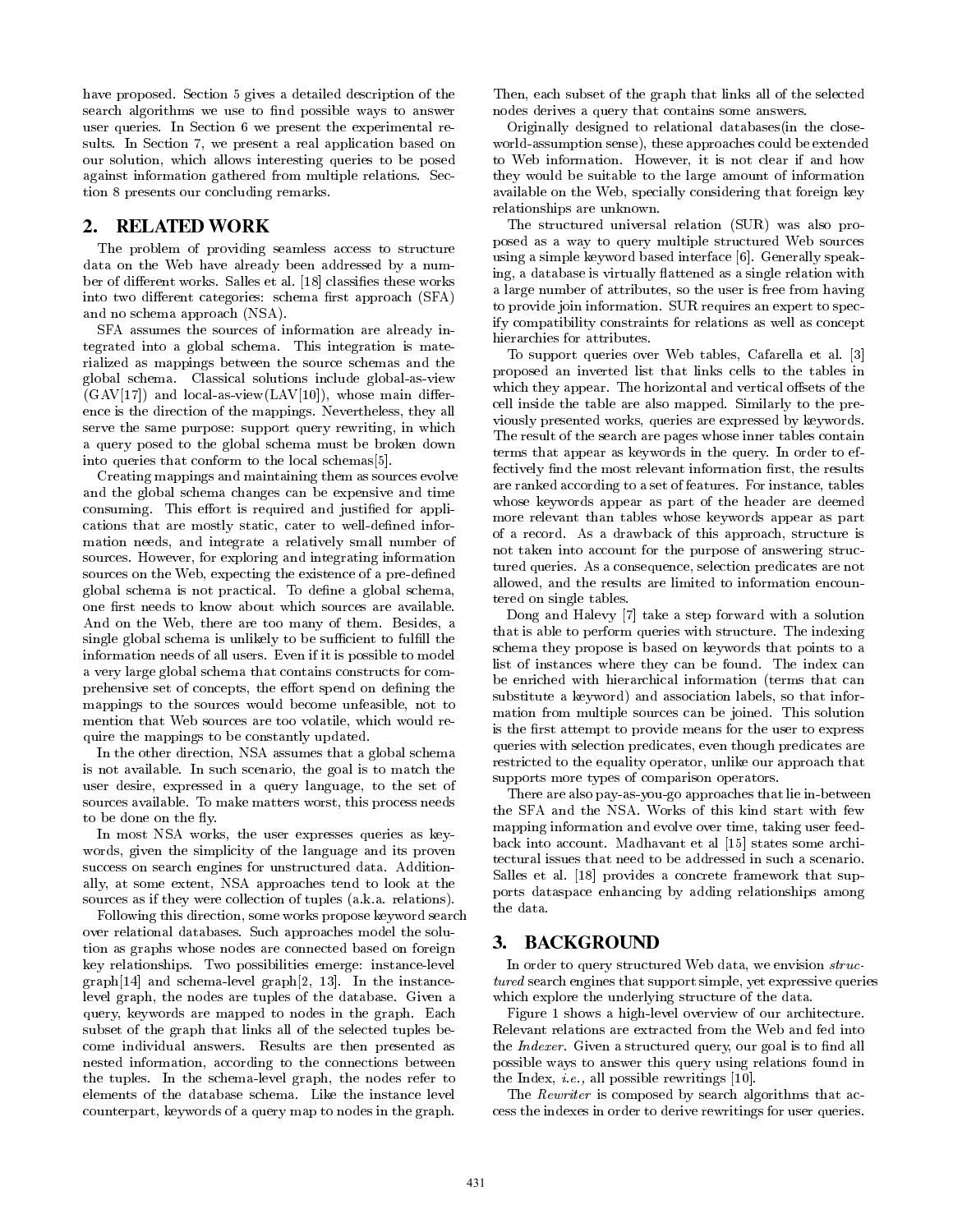Each rewriting can then be individually processed (by retrieving the current version of the relations from the Web or using cached relations), and its resulting tuples returned to the user.

The indexes (along with the search algorithms) we propose in this paper are important building blocks for these search engines, as they not only improve the performance for finding the rewritings, but also aid in the selection of relevant relations.



Figure 1: Architecture Overview

Data Model. We treat Web sources as relations. Relations provide a natural model for a signicant number of structured Web sources, in particular, HTML Tables. We assume that the schema (i.e., attribute names) and instances can be automatically extracted from the Web sources [4].

Figure 2 shows excerpts of (real) HTML tables whose relational structure was automatically extracted. Relation  $T_1$ brings a list of movies starred by Leonardo DiCaprio, T<sup>2</sup> brings a ranked list of the best movies ever,  $T_3$  brings a ranked list of movie scores and  $T_4$  brings a list of movies from Martin Scorsese. These relations are used throughout the paper in order to exemplify how the querying process works.

Query Language. Our query language extends the traditional keyword-based interfaces with structural semantics. A query is defined as a list of attributes, followed by a (optional) list of selection predicates.

Example 1: Find the title and year of movies released after 1990.  $Q_1 \rightarrow$  title year [year > 1990]

The bold sentence in Example 1 shows how to express a user request in the proposed query language. The attributes involved in brackets are the (optional) selection predicates, whereas the remaining attributes are projection predicates (attributes that need to be returned as part of the answer).

The user needs not to specify the sources  $(i.e., the un$ derlying relations). Instead, a search algorithm selects the relevant sources and derives queries that retrieve data from these relations. If the specied attributes span multiple relations, queries are derived that join these relations.

Rewritings. In our work, a rewriting is a conjunctive query where each subgoal refers to a relation. In traditional approaches for query rewriting[11], the answer to a query is presented as a union of rewritings (maximally contained rewriting). Instead of computing this union, we present to the user each local rewriting in isolation. Several reasons motivate this decision:

- 1. Depending on the size of the data set, the cost for computing all answers becomes prohibitive. Besides, the user would normally focus on the first results only.
- 2. It is easier to relate the resulting tuples to their respective sources. Knowing the provenance of the tuples

|                                                                                                                                       |         | Τ1           |                    |             |                         | T <sub>3</sub>      |                      |                      |  |  |
|---------------------------------------------------------------------------------------------------------------------------------------|---------|--------------|--------------------|-------------|-------------------------|---------------------|----------------------|----------------------|--|--|
| <b>TITLE</b><br><b>Titanic</b><br><b>The Aviator</b><br><b>The Departed</b><br>T <sub>2</sub><br><b>RANK</b><br>TITLE<br>Citizen Kane |         | <b>GENRE</b> | <b>YEAR</b>        | <b>RANK</b> |                         | <b>TITLE</b>        | <b>COMPOSER</b>      |                      |  |  |
|                                                                                                                                       |         | Romance      | 1997               |             |                         | <b>Star Wars IV</b> | <b>John Williams</b> |                      |  |  |
|                                                                                                                                       |         | Biography    | 2004               |             | $\overline{a}$          | Gone With the Wind  | <b>Max Steiner</b>   |                      |  |  |
|                                                                                                                                       |         | Crime        | 2006               |             | 3<br>Lawrence of Arabia |                     |                      | <b>Maurice Jarre</b> |  |  |
|                                                                                                                                       |         |              |                    |             | T4                      |                     |                      |                      |  |  |
|                                                                                                                                       |         |              | <b>TITLE</b>       |             | <b>YEAR</b>             | <b>NOMINATIONS</b>  | <b>OSCARS</b>        |                      |  |  |
|                                                                                                                                       |         |              | Casino             |             | 1995                    |                     |                      |                      |  |  |
| $\overline{a}$                                                                                                                        |         | Casablanca   | <b>GoodFellas</b>  |             | 1990                    | 6                   |                      |                      |  |  |
| 3                                                                                                                                     | Titanic |              | <b>The Aviator</b> |             | 2004                    | 11                  | 5                    |                      |  |  |

Figure 2: Source Relations

helps to identify the best sources of information.

- 3. It is possible to associate a specic rewriting to answers understood as irrelevant by a user and ignore all answers that come from this rewriting.
- 4. It is possible to conceive a feedback mechanism, where the user is able to inform that the answers of a specific rewriting are not correct. Based on this information, the system could adapt the rewriting in order to enhance accuracy.

Figure 3 shows examples of queries/rewritings based on the relations of Figure 2. Although in our implementation rewritings are internally expressed in a simplied version of SQL, for clarity, here we show them using Datalog (attributes are described in the abbreviated form).

Rewritings that extract data from a single relation are called single-relation rewritings. An example of this kind of rewriting is given in  $R_{x1}$ . Conversely, rewritings that extract data from more than one relation are called multi-relation rewritings. An example of this kind of rewriting is given in  $R_{v1}$ . The relations of this rewriting are joined by the shared variable title.

|       | Query             | Possible Rewriting                                 |
|-------|-------------------|----------------------------------------------------|
| $Q_x$ | title year        | $R_{x1}(t,y) = T_1(t, g, y)$                       |
| $Q_u$ | title genre oscar | $R_{y1}^{(1)}(t,g,o) = T_1(t,g,y1), T_4(t,y2,n,o)$ |

Figure 3: Example of Rewritings

#### 4. INDEXING

Information from Web relations are kept into two index structures: ATaVa and AVaTa.

ATaVa is a tree based index that allows navigation in the following direction: attribute  $\rightarrow$  relations  $\rightarrow$  values. Figure 4 shows some of the relations from Figure 2, indexed in the ATaVa (the remaining sources are not shown for the sake of space). This index is implemented as a tree, and for presentation reasons, they are visually presented as a table.

At the root level, the attributes are linked to their respective relations. Additionally, each pair attribute/relation  $(a, r)$  is associated with a data type and the list of values of a that appear in tuples of the relation r. Each value is enriched with the tuple ID that contains the value.

The data type of an attribute is normally not defined in Web data, but it can be easily discovered through a template based approach. For instance, FOCIH also has a library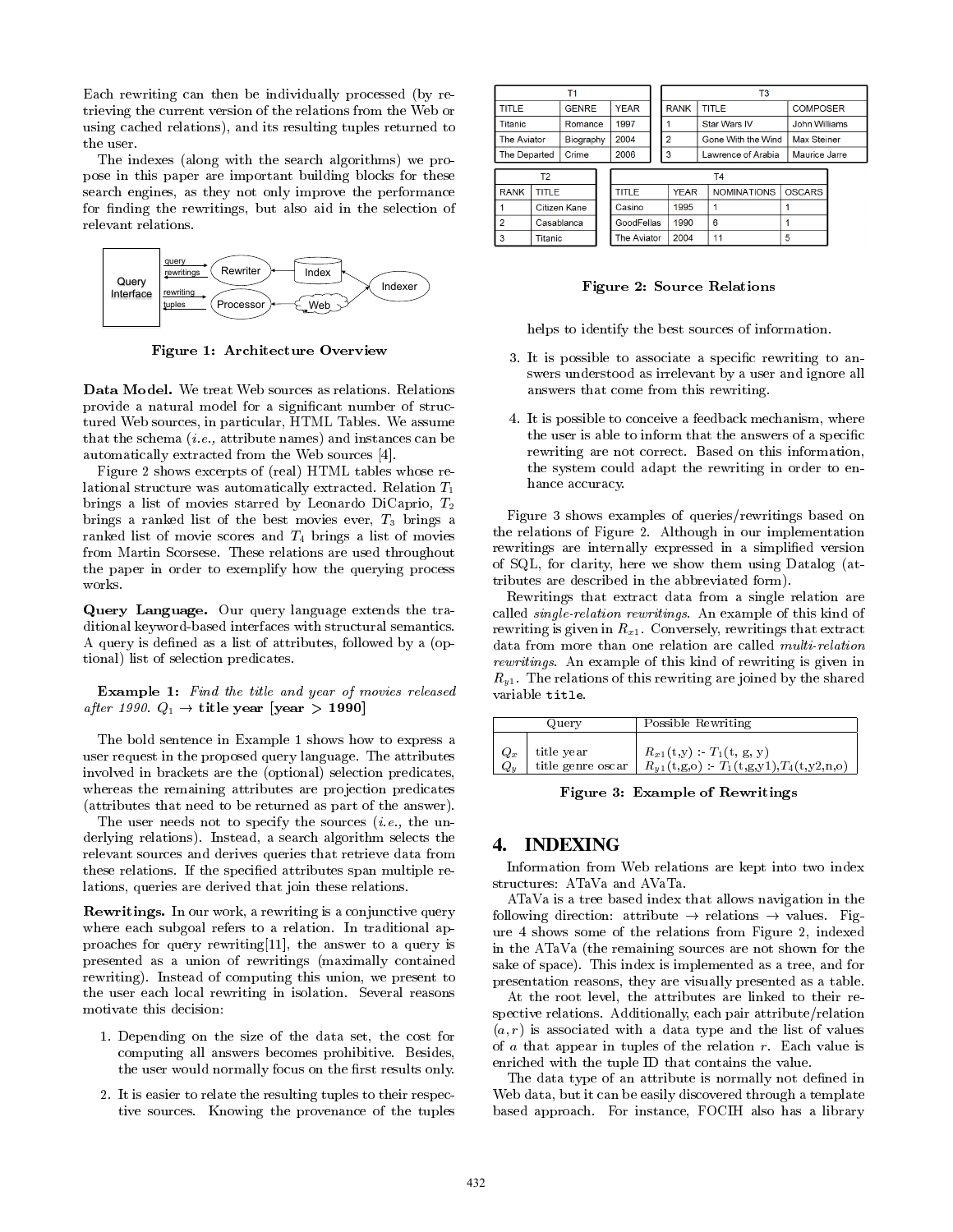|                                                  |                |             | ATaVa Index                                 |                                   | <b>AVaTa Index</b> |                 |  |
|--------------------------------------------------|----------------|-------------|---------------------------------------------|-----------------------------------|--------------------|-----------------|--|
| <b>Attribute</b><br><b>Relation</b><br>Data Type |                |             | <b>Values</b>                               | <b>Attribute</b><br><b>Values</b> |                    | <b>Relation</b> |  |
| <b>GENRE</b>                                     |                |             |                                             | <b>RANK</b>                       |                    |                 |  |
|                                                  | T <sub>1</sub> | <b>TEXT</b> | Biography[2], Crime[3], Romance[1]          |                                   |                    | <b>T2,T3</b>    |  |
| <b>RANK</b>                                      |                |             |                                             |                                   | 2                  | <b>T2.T3</b>    |  |
|                                                  | T <sub>2</sub> | <b>INT</b>  | 1[1], 2[2], 3[3]                            |                                   | 3                  | <b>T2.T3</b>    |  |
| <b>TITLE</b>                                     |                |             |                                             | <b>TITLE</b>                      |                    |                 |  |
|                                                  | T <sub>1</sub> | <b>TEXT</b> | The Aviator[2], The Departed[3], Titanic[1] |                                   | <b>The Aviator</b> | T1, T4          |  |
|                                                  | T <sub>2</sub> | <b>TEXT</b> | Casablanca[2], Citizen Kane[1], Titanic[3]  |                                   | Titanic            | T1, T2          |  |
| <b>YEAR</b>                                      |                |             |                                             | <b>YEAR</b>                       |                    |                 |  |
|                                                  | T <sub>1</sub> | <b>INT</b>  | 1997[1], 2004[2], 2006[3]                   |                                   | 2004               | <b>T1,T4</b>    |  |

Figure 4: Examples of the ATaVa / AVaTA Indexes

of regular-expression recognizers for values in common formats[8].

The goal of the ATaVa index is to provide the location of the relations that contain the query attributes. Additionally, the data type and the list of values are used to verify if a relation satisfies the query predicates.

A simplied version of this index is obtained by removing the values level. In this case we call it the ATa index. While ATa reduces the storage requirements, it does not support queries with predicates. The experiments of Section 6.1 shows the behavior of these indexes on real Web data.

Similarly to ATaVa, AVaTa is also a tree based index. However, it allows navigation in the following direction: attribute  $\rightarrow$  values  $\rightarrow$  relations. Figure 4 shows the relations from Figure 2 indexed in the AVaTa. The structure resembles the one used in the ATaVa, but the order between the values and the relations is inverted, and no tuple ID is kept.

This index is populated only with attributes that appear in more than one relation, and only when there is at least one value in common as content of these attributes. Attributes that appear in AVaTa are called *join attributes*. Join attributes act as links between otherwise disconnected relations.

The goal of the AVaTa index is to provide the location of the relations that contain complementary data, which is useful for discovering multi-relation rewritings.

## 5. QUERY REWRITING

In what follows, we present a series of examples that illustrate the proposed rewriting algorithms. Special attention is dedicated to the process of nding multi-relation rewritings, where we start with a naïve solution and continue with more scalable approaches. It is also shown how the AVaTa is able to reduce the search space required to find relations that contain complementary data.

**Example 2:** Find the title and year of movies.  $Q_2$ : title year

Algorithm 5.1 describes how the relations that provide answers for  $Q_2$  are located. The ATaVa index is scanned for each of the query attributes  $a_i$ . The function  $locate Relations(a_i)$ returns the corresponding relations of  $a_i$  from the ATaVa (the relations that contain a definition for  $a_i$ ).

The list of relations from each attribute are intersected, and the result of the intersection are the relations that can provide tuples that cover all attributes. Each of these become the single-relation rewritings  $r_{21}(t,y)$ :  $T_1(t,g,y)$  and  $r_{22}(t,y)$ :  $T_4(t,y,n,0)$ .



Algorithm 5.1: The algorithm that finds relations that contain all query attributes

Example 3: Find movies released after 2005. Q3: title  $[year > 2005]$ 

This case involves a query with a selection predicate ([year > 2005]). Similarly to the previous example, the index is scanned for each of the query attributes. However, if  $a_i$  is a selection variable, the function  $locate Relations(a_i)$  returns only the relations that satisfy the selection predicate.

The list of values of the ATaVa index are traversered in order to find out if a relation satisfies a predicate or not. The data type indicates the semantic of the comparison predicates. For example, year is a numeric value in the index, so it should be compared as such. Since the values are ordered in alphabetic order, this operation can be done in logarithmic time.

The lookup for the year attribute in  $Q_3$  returns relation  $T_1$  (this is the only relation that satisfies the predicate over year). As a result, only a single rewriting is produced:  $r_{31}(t, y): T_1(t, g, y), y > 2005.$ 

Example 4: Find romance movies released after 2000.  $Q_4$ : title [year > 2000] [genre = romance]

Example 4 is more restrictive than example 3, as the predicates show. The only relation that covers all attributes of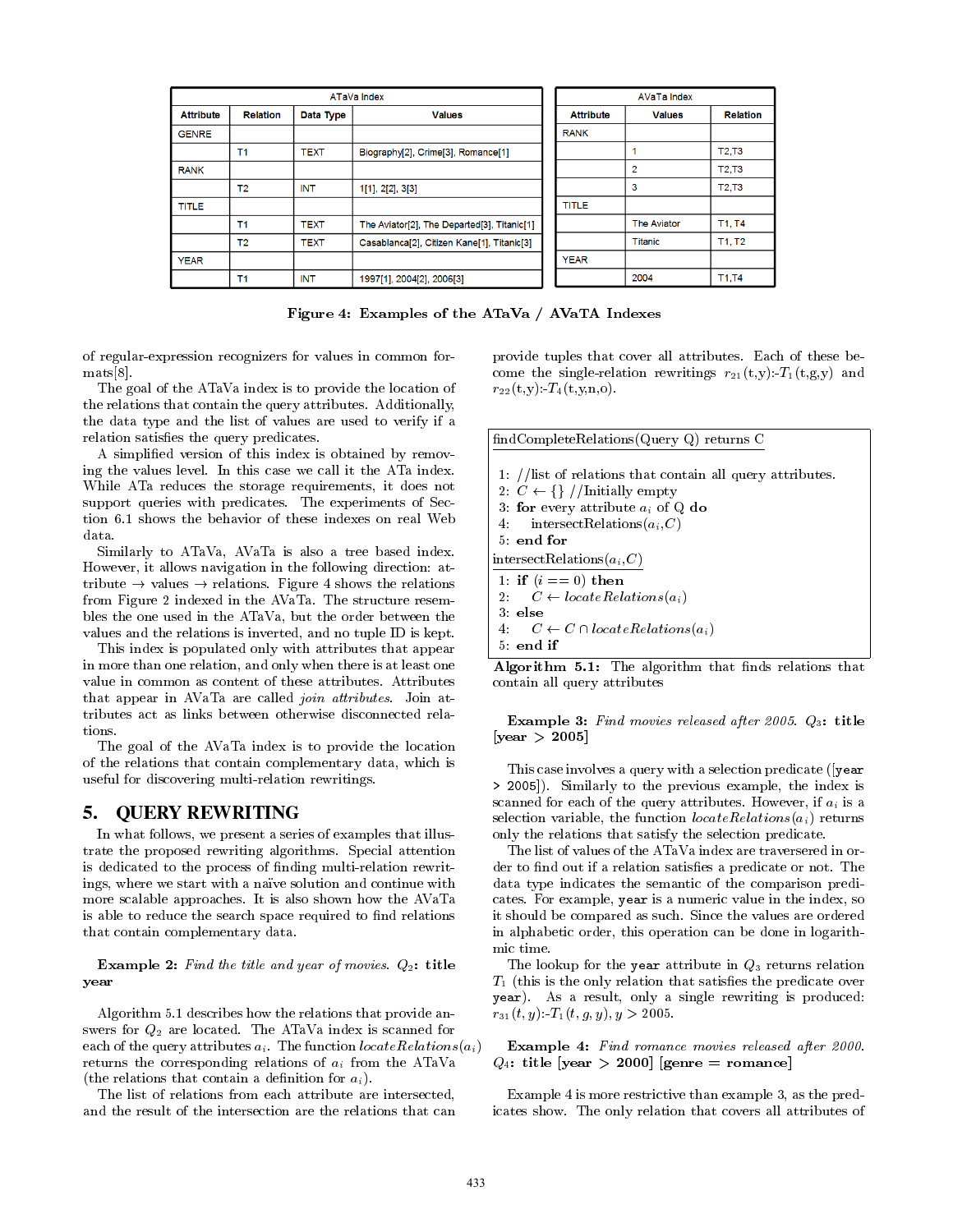query  $Q_4$  is  $T_1$ . However, in order for this relation to fully satisfy the selection predicates of the query, both predicates should be satisfied for the same tuples. In this case, no tuple of relation  $T_1$  satisfies predicates genre = Romance and year> 2000 at the same time, since there is no overlap between the tuples that satisfy the first predicate (tuple one) and the tuples that satisfy the second predicate (tuples two and three).

Given the tuple ID of the ATaVa, it is possible to obtain, for each table, the list of tuples that satisfy a specific selection predicate. With these lists, it is possible to discover whether a rewriting is able to return any answers at all. Section 5.5 gives more details about how this verification is performed.

Example 5: Find the title, year and director of movies.  $Q_5$ : title year director

In this example, there is no source relation that covers all attributes of the query. For instance, relation  $T_1$  covers only title and year, and relation  $T_2$  covers only title. These relations, called incomplete, produce incomplete rewritings, where one or more attributes of the query are absent, such as  $r_{51}(t, y, d)$ :-T<sub>1</sub> $(t, g, y)$  and  $r_{52}(t, g, y)$ :-T<sub>2</sub> $(r, t)$ .

Algorithm 5.2 shows how to find the list of incomplete relations. This list contains relations that cover at least one of the attributes  $(D)$ , except those that cover all attributes  $(C)$ . Moreover, the selection attributes (if any) always need to be covered  $(S)$ . This last condition is required to prevent the generation of answers that may not be contained in the query. For instance, in Example 3, it is not possible to assure that the rewriting  $r_{32}(t, y): T_2(r, t)$  is contained in the query  $Q_3$ , because it is unknown whether all movies from  $T_2$ were released after 2005.

ndIncompleteRelations(Query Q) returns D

- 1: //relations that contain all query attributes.
- 2:  $C \leftarrow \{\} /$ Initially empty
- 3: //relations that contain only some of the query attributes.
- 4:  $D \leftarrow \{\}\!/$ /Initially empty
- 5: //relations that contain all of the selection attributes.
- 6:  $S \leftarrow \{\}\!/$ /Initially empty
- 7: for every attribute  $a_i$  of Q do<br>8: intersect Relations( $a_i$ , $C$ )
- 8: intersect Relations $(a_i, C)$ <br>9:  $D \leftarrow D \cup (locatedi$
- 
- 9:  $D \leftarrow D \cup (locateded relations(a_i))$ <br>10: **if**  $(a_i \text{ is a selection attribute})$ 10: **if**  $(a_i$  is a selection attribute) **then**<br>11: **intersectRelations** $(a_i, S)$
- 11: intersectRelations $(a_i, S)$ <br>12: **end if**
- end if
- 13: end for
- 14: if (query contains selection predicates) then
- 15:  $D \leftarrow (S C)$
- 16: else
- 17:  $D \leftarrow (D C)$
- 18: end if

Algorithm 5.2: The algorithm that finds relations that contain all  $(C)$  and some  $(D)$  of the query attributes

Example 6: Find the title, director and genre of movies.  $Q_6$ : title director genre.

For this example only, consider the following data sources:  $T_5(t, g)$ ,  $T_6(t, d)$ ,  $T_7(t, g)$  and  $T_8(t, g)$ .

Again, every source relation is incomplete with respect to the query. However, it is possible to find combinations of these relations that cover all query attributes (and that joined together may produce the query result).

The first step is to separate the incomplete relations into join lists (JLs). A JL is a list that clusters together relations that cover the same join attribute. Recall that a join attribute is an attribute that appear in the AVaTa index. From the attributes of  $Q_6$ , just title is a join attribute, so there is a single JL.

Given a JL, the goal is to find all combinations of relations that form valid multi-relation rewritings - i.e. rewritings that are both complete and minimal.

A *minimal* rewriting is one that produces different results if any of its subgoals are removed (non minimal rewritings are more time consuming since the number of relations that need to be joined is larger). Thus, a combination cannot form a multi-relation rewriting if one or more relations could be removed from it and it still covers all attributes of the query.

A complete rewriting is one that covers all query attributes. It is semantically equivalent to the AND operator of traditional keyword-based query languages. Thus, a combination cannot form a valid rewriting if its relations do not cover all attributes of the query. This restriction simplifies the process of nding the combinations. The support for incomplete multi-relation rewriting is left for future work.

The JL created from query  $Q_6$  is composed by  ${T_5[d]}$ ,  $T_6[g], T_7[d], T_8[d]$ . The attributes inside the square brackets represent the complement of each relation (the attributes of the query that are not covered by the relation). In the running example, relations  $T_5,T_7$  and  $T_8$  do not cover attribute director and relation  $T_6$  does not cover attribute genre.

In what follows we present different strategies to scan the relations in the JL in order to form the valid combinations.

#### 5.1 Naïve Algorithm

The naïve algorithm finds valid combinations using a simple search strategy<sup>1</sup>. Algorithm 5.3 shows how this strategy works. The entries of the JL are processed sequentially, and every possible combination of entries is performed. For each combination, the complements of the combined relations are intersected. The complement of a relation  $t_i$  is returned by the function  $getComp(t_i)$ .

Figure 5(a) shows all combinations viewed as a tree. It is important to remark that this tree does not reside in memory, since the paths are built and consumed as the JL is processed. The path from a leaf to the root forms a combination.

Paths that lead to a valid combination can be tested by intersecting the complements of the nodes that belong to the path. An empty intersection means that all attributes of the query are covered.

In the example, three valid paths emerge( $/T_5/T_6$ ,  $/T_6/T_7$ ,  $(T_6/T_8)$ , which generate the following rewritings:  $r_{61}(t,g,d)$ :- $T_5(t,g)$ ,  $T_6(t,d)$ ,  $r_{62}(t,g,d)$ :  $T_6(t,d)$ ,  $T_7(t,g)$  and  $r_{63}(t,g,d)$ :  $T_6(t,d)$ ,  $T_8(t,g)$ . Note that the join attribute of the JL becomes the join attribute of the rewritings.

<sup>&</sup>lt;sup>1</sup>The naïve algorithm is introduced just to simplify the presentation of the algorithms we are actually proposing.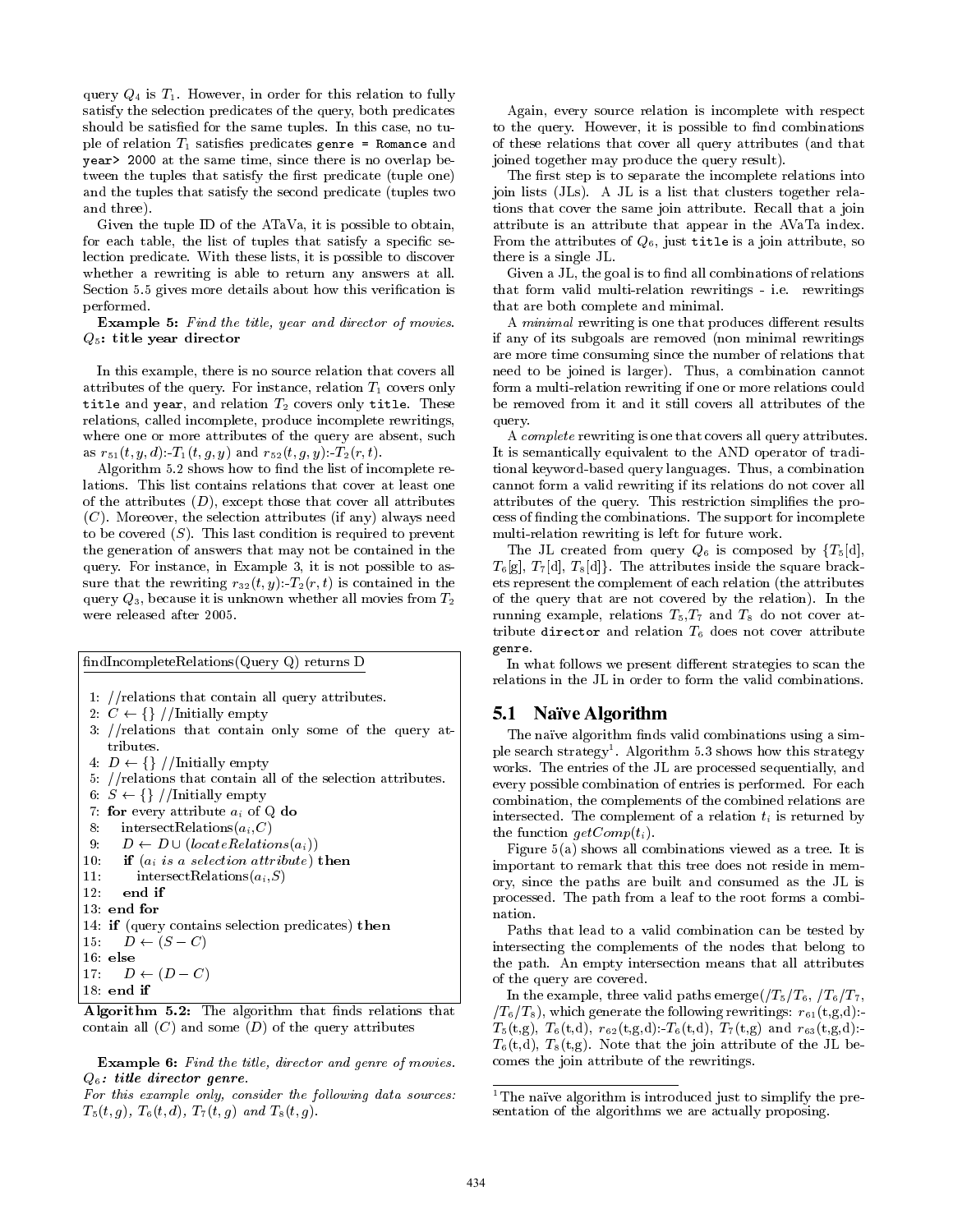![](_page_5_Figure_0.jpeg)

Figure 5: Trees of Possible Combinations. The trees presented in a) and b) show respectively the combinations found when the Stream-Driven algorithm and the Template-Driven algorithms are used.

| $findValidPaths_1(JL)$                              |
|-----------------------------------------------------|
| 1: for every relation $t_i$ of JL do                |
| 2: $MA \leftarrow getComp(t_i)$                     |
| 3. $findValidPaths_2(JL,i,MA)$                      |
| $4:$ end for                                        |
| $findValidPaths_2(JL, x, MA)$                       |
| 1: for every relation $t_i$ of JL, where $i > x$ do |
| $MA_{aux} \leftarrow MA \cap getComp(t_i)$<br>2:    |
| 3: if $(MA_{aux} == \{\})$ then                     |
| 4:<br>this is a valid path                          |
| $5 -$<br>end if                                     |
| 6:<br>$findValidPaths_2(JL, i, MA_{aux})$           |
| $7.$ end for                                        |

Algorithm 5.3: The algorithm that finds valid paths, i.e. paths whose corresponding relations form valid multirelation rewritings

#### 5.2 Stream-Driven Algorithm

The Naïve Algorithm is based on a brute-force backtracking approach. As a consequence, is accesses branches of the tree that cannot form valid combinations  $(e,q)$ , the path  $/T_5/T_7/T_8$  is not complete and the path  $/T_5/T_6/T_7/T_8$  is not minimal). The Stream-Driven Algorithm reduces the number of node visits by removing some of the invalid paths (see the cuts depicted in Figure 5A)), which prevents the subtree underneath the removed path from being processed.

Given a path  $p = \{n_1..n_j\}$ , a node  $n_{j+1}$   $(n_{j+1}$  being a node that succeeds  $n_j$  in the JL) is not traversed if:

- $\bullet$  the intersection of the complements of p is already empty (e.g., the path  $/T_5/T_6$ ). This means that the path traversed so far is already a complete rewriting, and it makes no sense to continue along this path.
- the intersection of  $n_1$  to  $n_{j+1}$  is the same as the intersection of  $n_1$  to  $n_i$ . In other words, the last node of the path does not reduce the intersection. (e.g., the path  $/T_5/T_7$ . This means that one of the nodes along the path leads to a non-minimal rewriting.

Algorithm 5.4 overrides the function  $findValidPaths_2$  of Algorithm 5.3 by adding the cutting rules.

#### 5.3 Template-Driven Algorithm

Observe from the previous example that some entries in the JL have the same signature (their complements are equal).

| $findValidPaths_2(JL, x, MA)$                            |
|----------------------------------------------------------|
| 1: for every relation $t_i$ of JL, where $i > x$ do      |
| $MA_{aux} \leftarrow MA \cap getComp(t_i)$<br>$2$ .      |
| 3: if $(MA_{aux} == \{\})$ then                          |
| //valid path<br>4:                                       |
| else if $(MA - MA_{aux} == \{\})$ then<br>5.             |
| $//path$ does not reduce intersection(not minimal)<br>6: |
| 7.<br>else                                               |
| 8.<br>//only in this case the sub-paths are processed    |
| 9:<br>$findValidPaths_2(JL, i, MA_{aux})$                |
| end if<br>10:                                            |
| $11:$ end for                                            |
|                                                          |

Algorithm 5.4: The algorithm that finds valid paths and cuts the invalid ones

In order to find valid rewritings, entries with the same signature cannot be part of the same combination, since they would lead to non-minimal rewritings.

In the template-driven algorithm, relations with the same complement are grouped within a single entry. In other words, there will be no more than one entry with the exact same complement. In this case, the size of the JL tends to be small, since it is no longer related to the number of relations, but to the number of possible different complements.

Equation 1 shows how to compute the number of possible different complements for a query with  $n+1$  attributes. For instance, having a query with five attributes (one attribute that is fixed (the join attribute) and four other attributes), in the worst case there would be 24 entries (combination of one,two,three or four attributes).

$$
Maximum \# of complements = \sum_{k=1}^{n} \frac{n!}{k!(n-k)!} \qquad (1)
$$

After the JL is generated, a template tree is build. This tree contains only paths that lead to valid combinations. Algorithm 5.4 serves as a base to produce the template tree from the JL (line 4 would have to be replace by a routine that reads the selected path and adds it to the template tree).

The template tree for example 6 is described in Figure 5(b). The valid combinations are formed by traversing the tree in a left-to-right, breath-first strategy, as described in Algorithm 5.5. The path from the leaf to the root leads to a group of combinations, where each combination comes from the cartesian product of the list of relations that are part of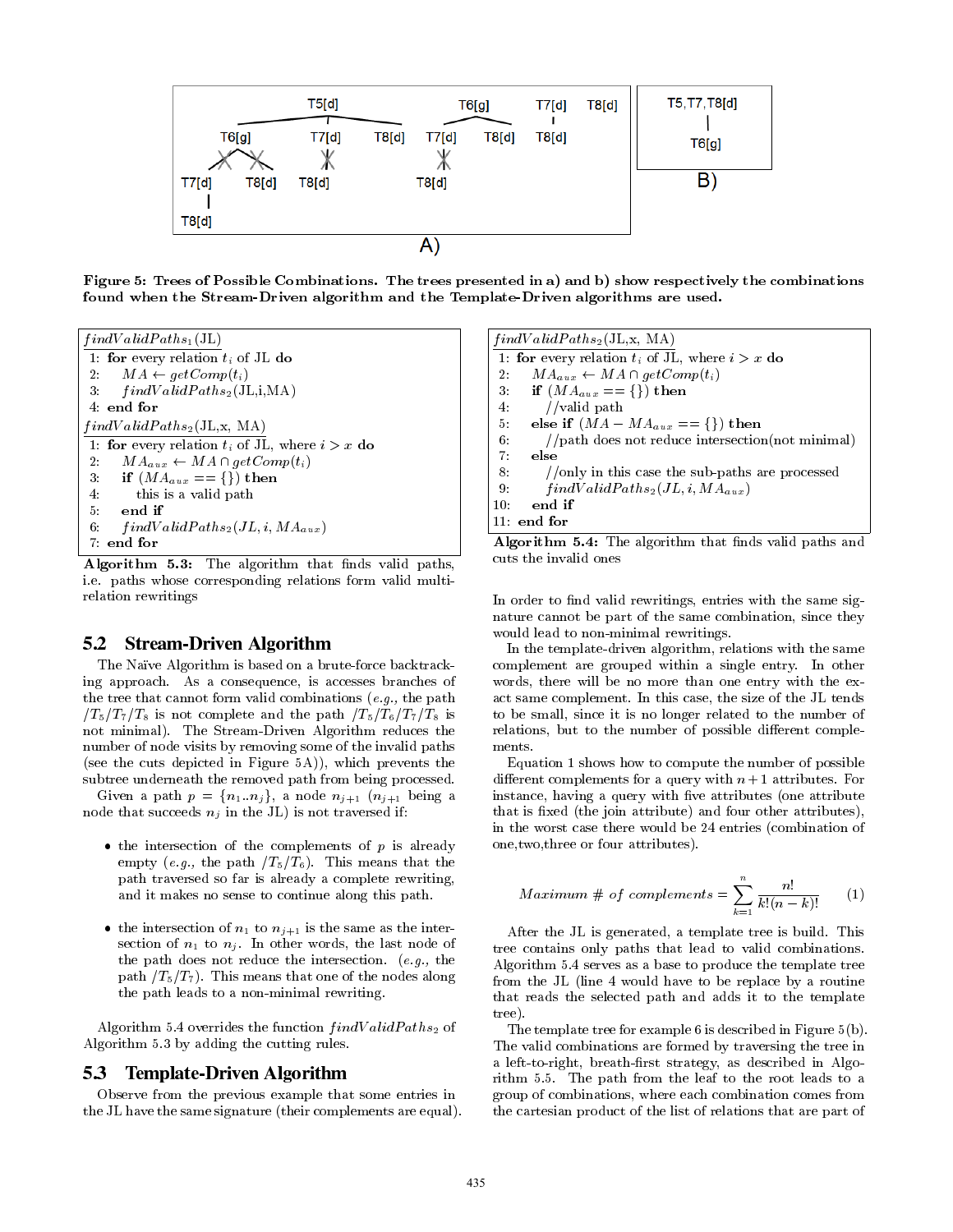each node.

Conversely to the previous algorithms, this tree is built in memory. However, it is considerably smaller then the nave /streamed tree, as the example shows. Another positive aspect of the Template-Driven approach is that the number of validity checks (check if complete and minimal) that need to be performed can be greatly reduced, when dealing with a large number of relations.

findCombinations(TREE)

1: for every root node  $n_i$  of the template tree TREE do<br>2. for every relation  $t \in n_i$  do 2: **for** every relation  $t \in n_i$  do<br>3:  $T_{\text{core}} \leftarrow t$ 3:  $T_{aux} \leftarrow t$ <br>4:  $findCom$ 4:  $findCombinations(n_i, T_{aux})$ <br>5: end for end for 6: end for  $\operatorname{findCombinations}(\operatorname{node},\, \mathrm{T})$ 1: if (node is a leaf node) then 2:  $//T$  is a valid combination 3: end if 4: **for** every child node  $n_i$  of node **do**<br>5: **for** every relation  $t \in n_i$  **do** 5: **for** every relation  $t \in n_i$  do<br>6:  $T_{aux} \leftarrow T \cup t$ 6:  $T_{aux} \leftarrow T \cup t$ <br>7:  $findCombina$ 7:  $findCombinations(n_i, T_{aux})$ <br>8: **end for** end for 9: end for

Algorithm 5.5: The algorithm that finds valid combinations from a template tree

#### 5.4 Using the AVaTa Index

The AVaTa index is use to optimize the process of finding multi-relation rewritings. Instead of a single large JL for each join attribute, several small JLs are created for the same join attribute. These small JLs only contain relations that share at least one value for the join attribute.

**Example 7:** Find the title, rank and year of movies.  $Q_7$ : title rank year.

Example 7 is a case that would require relations to be joined. Without the information from the AVaTa, and considering title as a join attribute, the JL would be  $(T_1, T_2,$  $T_3, T_4$ ). However, the AVaTa tells us that only  $(T_1, T_4)$  and  $(T_1,T_2)$  have overlapping movies. Thus, the large JL is split into the smaller JLs  $(T_1,T_2)$  and  $(T_1,T_4)$ . In the experiments, the benets from using smaller JLs become more evident, in cases where the number of relations is higher.

An indirect benet of this index is that it prunes rewritings that would not produce any valid answers. For instance, without the AVaTa, one of the possible rewritings of  $Q_7$  would be  $r_{71}(t, r, y)$ :  $T_2(r, t)$ ,  $T_4(t, y, n, o)$ . However, this rewriting would bring no answers, since movies from the involved relations do not overlap.

#### 5.5 Emptiness Check

It is possible that some of the produced rewritings return empty sets as answers. These are called empty rewritings. These may happen when the relations involved do not provide tuples that satisfy the selection and / or the join predicates, specially when there is a multitude of relations available.

To prevent empty rewritings from being presented to the user, the emptiness check verifies if a given tuple provides the necessary information that is required by a user query.

Example 8: Find the title, genre and oscars of movies released after 2000.  $Q_8$ : title genre oscars [year > 2000].

Since no source relation contains all attributes of the query  $Q_8$ , the rewritings would necessarily contain join predicates, as well a selection predicate for the year attribute.

Given the tuple ID of the ATaVa, it is possible to obtain, for each relation of a rewriting, a list of the tuples that satisfy a specific predicate that involves the relation. Given a selection predicate over a relation  $r$ , the list would contain the instances of  $r$  that satisfy this predicate. Likewise, each join predicate generates two lists, one for each attribute of the join. These lists contain the tuples that are able to satisfy the join.

All lists of instances that refer to the same relation are intersected. If the intersection is not empty, it means that at least one tuple of the relation satisfies all predicates.

For consistency sake, the lists of the selection predicates are intersected first. This measure prevents dangling tuples, from instances that were joined before the selection predicate had the chance to remove them.

Note that, in special cases, the predicates can be applied sooner if the process of rewriting discovery, and the emptiness check becomes unnecessary. Two situations are possible: 1) when the rewriting contains a selection predicate, and no join predicate. In this case, the relations filtering occurs inside the  $locateRel()$  function, before any rewriting is produced. This verification can be processed in this early stage even if more than one selection predicate is provided, as long as they refer to the same attribute (e.g. "year>1995 year<2000"). 2) when the rewriting contains join predicates and no selection predicate. Under these circumstances, the emptiness check is irrelevant, as long as the AVaTa is used during query rewriting. This index assures that all involved relations in a rewriting share at least one value for the join attribute.

Interestingly, it is possible to answer a query using only information from the indexes, without ever accessing the real sources. This computation is rather similar as the one used to perform the emptiness check. Given the tuple IDs that satisfy the predicates, the values from the satisfying tuples can be retrieved from the indexes.

# 6. EXPERIMENTAL EVALUATION

#### 6.1 Combination Cost

In this section we discuss how variations of the search strategies affect the cost to find multi-relation rewritings.

The data set used in this experiment contains 195 Web Pages extracted from Wikipedia sites related to movies. From these sources, we apply a template extraction to find HTML tables that contain information about movies. A table matches a template if it contains one of the following attributes: film, movie and title. A total of 671 tables were indexed. By manually analyzing 10% of the indexed tables, we estimate that 95% of them are indeed part of the movie domain. This data set is intended to show how our approach scales for relations that are part of the same domain.

Four different settings are compared, as Figure 6 shows. First, the template-driven(TD) and the stream-driven(SD)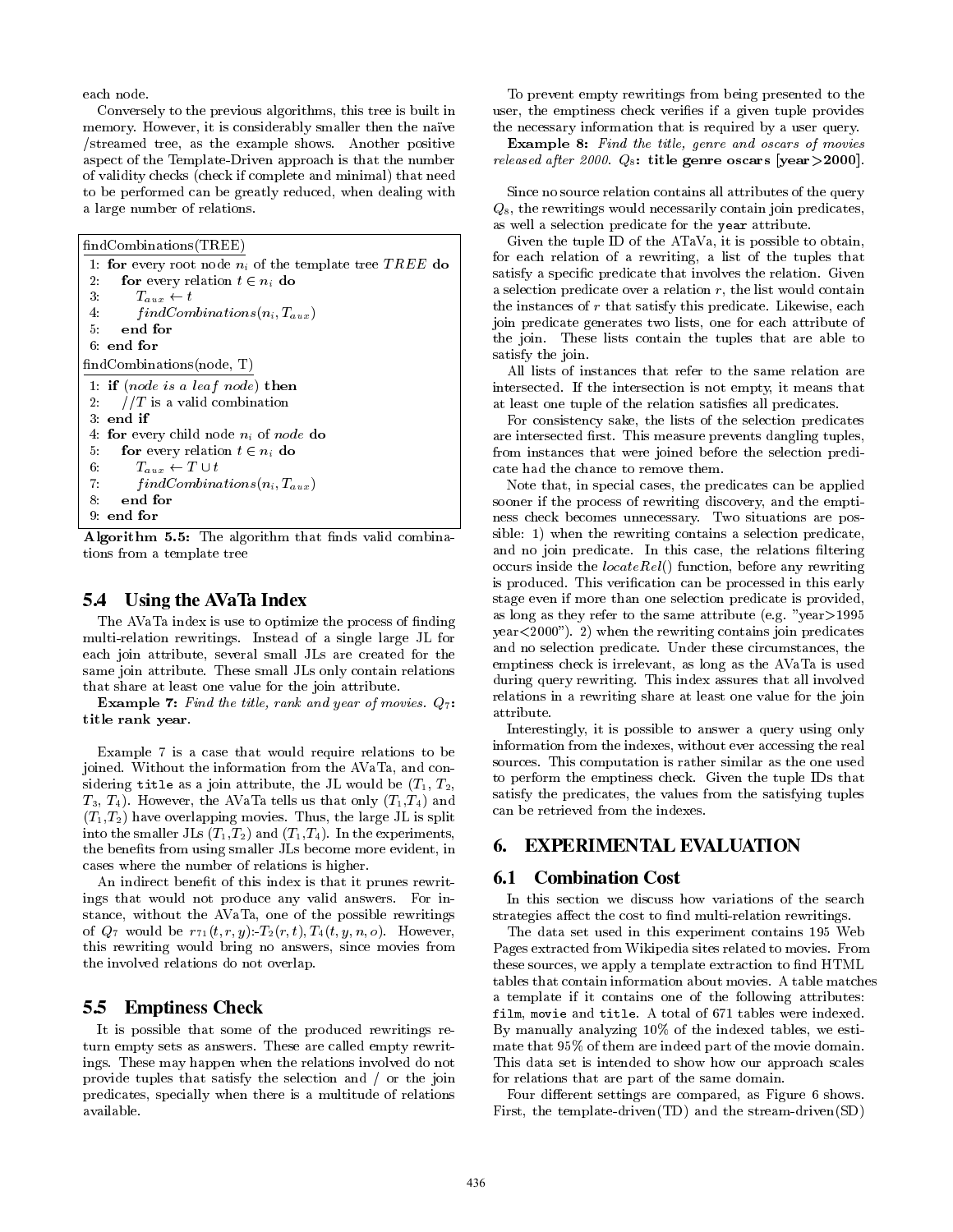|                     | AVa' | − AVaTa |
|---------------------|------|---------|
| Stream-Driven(SD)   |      |         |
| Template-Driven(TD) |      |         |

Figure 6: Settings Used to Measure Combination Cost

algorithms are executed in isolation. Then, for each algorithm, the AVaTa index is used to split the JL into smaller lists.

Figure 7 shows the number of nodes visits required to find valid combinations(a) and the time required to find the combinations (b). The number of node visits indicates the number of times a node of a JL had to be accessed in order to find the rewritings. These results correspond to the query title year director cast genre role. Other queries showed similar results, so we omit them here.

Approaches that use the AVaTa index are clearly better| they stand at the bottom part of the graph. The reason is that only a small fraction of the rewritings are not empty, and this index assures that only this small fraction is processed.

Also note that there is a reduction in the number of visits when the TD algorithm is used (a). This clearly shows that, for practical cases, the template tree is indeed much more compact than the streamed tree.

On the other hand, the time difference between TD and SD is almost irrelevant (b), which indicates that the time required to traverse the nodes is smaller than the time required to perform the other operations, such as the emptiness check.

Interestingly, the TD approach is worse than the SD approach when the AVaTa is used (b). The reason is that the AVaTa creates small JLs (the size of the larger one was 13), and the cost of computing template trees becomes the most expensive operation when the JLs are too small. In the future, we intend to investigate how to automatically choose the best strategy for each case. One possible tuning would be to use the template tree only when a JL is larger than a pre-defined threshold.

#### 6.2 Cost of the Emptiness Check

We also evaluated the benefits from having the emptiness check performed by the search engine, as opposed to leaving it up to the user to find it out by himself.

Figure 8 shows the query workload we have used. The first three queries differ in the number of attributes required. No source relation covers all query attributes, so all rewritings of these queries need to perform joins. The last two queries show variations in the selection predicate for the attribute year.

| Query                                    | Type of Predicate   |
|------------------------------------------|---------------------|
| Q1: title year director cast genre notes | Join Predicate      |
| Q2: title genre director year cast       | Join Predicate      |
| Q3: title cast role                      | Join Predicate      |
| $Q4$ : title year [year = 2000]          | Selection Predicate |
| $Q5$ : title year [year $<$ 1995]        | Selection Predicate |

Figure 8: Query Workload

Table 1 shows the results achieved. Column c1 refers to the total number of rewritings found and column c2 refers to the number of rewritings that are not empty.

The comparison between c1 and c2 shows that only a small

part of the total number of rewritings actually return some information. Also, note that the number of rewritings is very large for the first three queries.

Column c3 refers to the number of empty rewritings the user would have to open until 10 non empty rewritings are found (if no emptiness check is applied). This column indicates the level of effort the user is submitted to when reading the answers of a query. For instance, in the best case scenario, only 2 empty rewritings would have to be opened (for query Q5 and having a data set of 101 source relations). However, in other cases, this number can grow to the order or thousands (Q1 and Q2).

### 6.3 Comparison with Related Work

The work of Dong and Halevy [7] is pretty much similar to ours in nature, in that the ultimate goal is to seamlessly query a large corpus of structured information available on the Web. In what follows we present a list of topics related to this goal, in which we compare the main differences between these two index mechanisms.

Memory Cost: In order to evaluate memory cost, we collect data from the WT10G data set. This collection contains over 1.5M web pages crawled from the Web (http:// ir.dcs.gla.ac.uk/test\_collections/wt10g.html). From these sources, we apply a more general template extraction than the one used in the movie data set. A table matches a template if it contains one of the following attributes: artist, city, company, country, name, product and title. In the end, a total of 3471 tables were indexed (out of 2845 pages).

From the work of Dong and Halevy [7], we have evaluated two index variations: ATIL and AAIL. The ATIL is a list of keywords, where each keyword corresponds to the concatenation of a value and a column. Each keyword contains a inverted list of tuple instances. For example, 2004//year:[T1- 2, T4-3] indicates that the column year contains the value  $2004$  in two different tuples: T1-2, represents the second row of table T1 and T4-3 represents the third row of table T3.

The AAIL is a variation of ATIL that supports associations. An association is a role between two related tuples. Consider Figure 2 as an example. There is an association between the second row of  $T_1$  (T1-2) and the third row of  $T_4$  (T4-3), since they expose information about the same movie.

Associations are bi-directional, and each direction is given a role name. This name makes it possible to store the associations in the index. For instance, consider awarded is the role name for the directional association T1-2 to T4- 3. This association is stored in the AAIL with a number of keywords, one for each column of T4-3, where the value of the column is the prefix (e.g. The Aviator//awarded, 2004//awarded, 11//awarded and 5//awarded). Additional keywords are needed to represent the other side of the relationship as well.

Our approach has no support to identifying associations as proposed in [7]. Instead, we updated AAIL with the associations we were able to find automatically, for tuple instances that share the same column name and value. The name of the association became the name of column prefixed with the word same. For instance, if the column name is title, the name of the association becomes same title, in both directions.

All indexes are represented as Java primitive data types.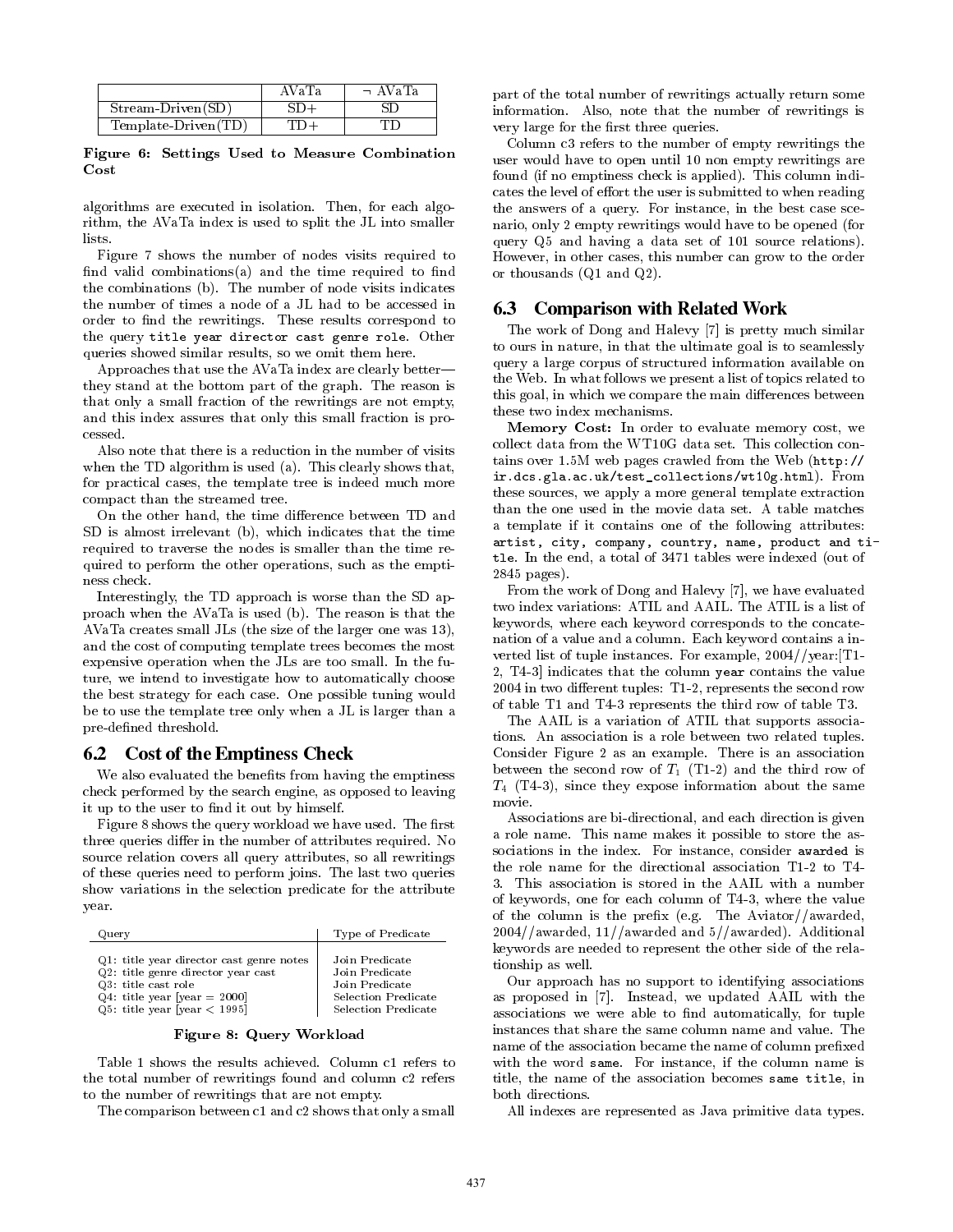![](_page_8_Figure_0.jpeg)

Figure 7: Cost for Finding Rewritings

| # tables |       | Q1  |      |       | Q2  |             |      | Q3  |             |      | Q4 |             |                | Q5 |             |
|----------|-------|-----|------|-------|-----|-------------|------|-----|-------------|------|----|-------------|----------------|----|-------------|
|          | c1    | c2  | c3   | сl    | c2  | $_{\rm c3}$ | c1   | c2  | $_{\rm c3}$ | -c 1 | c2 | $_{\rm c3}$ | Сl             | c2 | $_{\rm c3}$ |
| 101      | 529   | 23  | 346  | 529   | 23  | 346         | 231  |     | 231         | −    |    | 6           | $\overline{ }$ | 5  | റ           |
| 208      | 3780  | 40  | 1246 | 3780  | 40  | 1239        | 755  | 14  | 570         | 28   | 8  | 20          | 28             | 19 | b           |
| 313      | 6496  | 78  | 624  | 6496  | 78  | 628         | 3016 | 51  | 288         | 28   | 8  | 20          | 28             | 19 | b           |
| 412      | 9212  | 102 | 1513 | 9212  | 102 | 1520        | 4277 | 74  | 719         | 28   | 8  | 20          | 28             | 19 | b           |
| 501      | 12494 | 128 | 289  | 2006  | 130 | 269         | 5796 | 100 | 269         | 29   | 9  | 20          | 29             | 20 | b           |
| 605      | 18469 | 161 | 829  | 7272  | 163 | 907         | 7620 | 116 | 832         | 34   | 10 | 24          | 34             | 22 | 5           |
| 679      | 23560 | 205 | 403  | 20340 | 207 | 391         | 9605 | 157 | 391         | 36   | 12 | 24          | 36             | 24 | b           |

Table 1: Statistics about the Queries

![](_page_8_Figure_4.jpeg)

Figure 9: Memory Consumption for the WT10G Data Set

Plus, the required inverted lists are structured as primitive arrays. The size of an index is computed as the total amount of bytes the index occupies. It is important to remark that we care about optimizing memory consumption, for all evaluated indexes. To accomplish this, we prevent duplications of objets - unique objects are represented only once. The data used in the experiments as well as the source code that computes the memory cost are available at http://www.inf.ufrgs.br/~heuser/atava.zip.

The size of all indexes grows linearly with respect to the number of tables, as Figure 9 shows.

At the very low part of Figure 9 is the ATa index. Despite its low memory consumption, it does not provide enough information to perform the emptiness check. On the other hand, the ATaVa can perform the emptiness check, but it

takes a considerably higher amount of memory.

ATaVa is slightly better than ATIL. These indexes are analogous, in the sense they do not store associations but allow queries with selection predicates.

We also compare the associations-aware indexes ATaVa + AVaTa and AAIL.

The memory cost in  $ATaVa + AVaTa$  is lower that its analogous AAIL. The reason is the overhead involved when adding an association in AAIL. Adding an association to an instance with n columns, implies in adding n new keywords (except when the keyword already exists - in this case it is represented only once).

Interestingly, adding the AVaTa to the ATaVa hardly increases the memory consumption. Recall that the AVaTa only keeps information about the join attributes. Naturally, the size of this index varies according to the total number of join attributes. However, we have found that only a small part of the whole data set needs to be stored in this index, even considering all existing attributes. Our statistics (considering both movie and wt10g data sets) indicate that 73% of the table values are unique, 22% of them appear in different relations, but for attributes with different names, and only  $5\%$  appear in different relations for attributes with the same name.

Ability to answer queries without comparison predicates: ATIL was designed with the purpose of answering selection predicate queries, and not to merely define the attributes of interest. In order to find out which tuples contain information about a specic attribute, a full scan in the index is required, since the attribute part of the indexed keywords is hidden behind the value part. One possible overcome would be to index additional keywords, using only attribute names. We did implemented a variation of the ATIL that adds these new keywords. The results are posi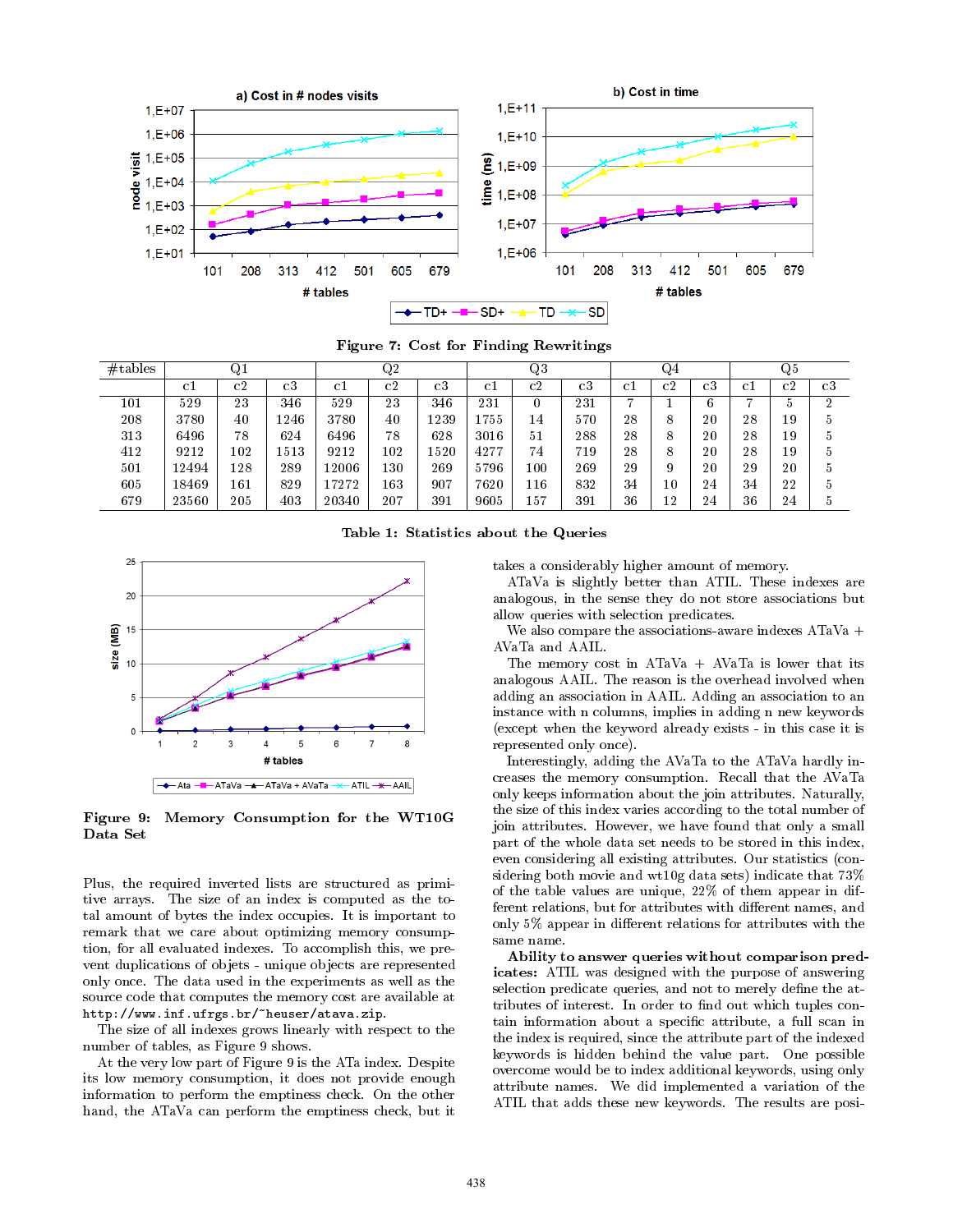tive, and indicate that this variation does not have a severe impact on the index.

In our approach, this type of query can be answered using information from the ATaVa. In fact, the ATa index proves to be enough, since the values level is not required.

Ability to answer queries with comparison predicates: ATIL does not easily support queries with comparison predicates other than equality. The index would have to be scanned considering only the value part of the keyword. From the several keywords that may match the predicate, only those that correspond to the correct attributes should be considered. Furthermore, the index does not smoothly accommodate data types, which are required in order to understand the semantics of a comparison predicate.

In the ATaVa, given a selection predicate, the correct column/data type is directly identied. Additionally, since the values in the ATaVa are stored in alphabetic order, selection predicates can be answered efficiently.

Index Distribution: The ATaVa/AVaTa indexes can be distributed in several nodes, creating partitions at the attribute level. Given a query, only a few nodes need to be accessed (the ones that define the query columns).

Partitions in the ATIL would have to be created at the values level, since the keywords are prefixed by the value. Queries without comparison predicates, such as "find title, year and director" would have to access all partitions.

Ability to find associations among relations: AAIL supports a general kind of association. An association is a role between two tuples, and its not conditioned to the equality of column names. However, automatically finding associations between tuples and defining their role names is a complex process, and probably would have to be manually consolidated. In [7], it is not clear how this information is discovered.

Associations in our approach are restricted to tuples whose information share the same column name and value. This reduces the number of associations found, but it is a process that can performed automatically. Of course, this comes with a price of lower precision / recall rates, when false positive/negatives are identied, specially when mixing information from multiple domains into a single index.

Nevertheless, in the context of exploratory search, this behavior is acceptable, and sometimes, can even produce interesting answers. For instance, given the movie source (title, director) and the book source (title, year), the query title director year would return the title and director of a movie, along with the year in which a homonymous book was released.

Despite the benefits, there is a caveat in our solution. In order to find associations that provide answers to a query, it is required that the query contains a join attribute (an attribute that acts as a link between tuples). In the examples demonstrated in this paper, all queries contained the join attribute title, even when the title itself was not necessary as part of the answer. If the provided columns of the query are not good join attributes, the relevant associations may not be found.

We intend to leverage this limitation by artificially adding join attributes to the query. Given a query, we intend to use schema-completion techniques [3] to discover which lacking attributes best match the schema of the query, and try to use these as join attributes.

|                    | Query                                               |
|--------------------|-----------------------------------------------------|
|                    |                                                     |
| 1.                 | city [state $= UT$ ]                                |
| 2.                 | city [zipcode $> 53701$ ]                           |
| 3.                 | $zipcode$ [city = madison]                          |
| $\boldsymbol{4}$ . | $product$ [company = ibm]                           |
| 5.                 | restaurant telephone <sub>-</sub> $[city =$ malibul |
| 6.                 | company location ticker                             |
|                    |                                                     |

7. country country code monetary unit

Figure 10: Example of Arbitrary Queries

Ability to answer keyword queries: Keyword queries (where no metadata information is provided) are easily answered with the ATIL, since all indexed keywords are pre fixed by the value. In our approach, it would be too cumbersome to perform this type of query.

#### 7. APPLICATION

In this section we create an application that demonstrates how the search engine behaves on real data retrieved from the Web. As data set, we used the tables extracted from the WT10G collection. This data set is much larger than the movie data set and the universe of discourse is much more diverse.

Interestingly, from the seven join attributes used in the extraction template, several different domains could be retrieved, such as restaurants, industry and politics. Therefore, this data set is particularly interesting for wide purpose queries, such as the ones asked in a horizontal search engine.

Figure 10 shows a list of arbitrary queries posed to our search engine. Queries from one to five are answered using single sources of information (a single Web table). The emptiness check assures that only sources that satisfy the predicates are selected. For instance, one of the rewritings for the first query returns a list of 16 cities of Utah.

Queries six and seven are answered using multiple sources of information, having company and country as join attributes, respectively. Some of the results obtained for query seven are shown in Figure 11.

It is important to notice that the number of relations from the WT10G data set that belong to the same domain is very small. Despite the size of the collection, there are only few relations that contain the same or similar schema. We did try to perform scalability experiments with this collection, but the limited amount of information that overlaps did not give us enough data to draw conclusions. However, we do expect that scalability results using larger overlapping schemas would be similar to the ones provided for the movie data set.

#### 8. CONCLUSIONS

We propose a new model for querying and correlating information from multiple structured Web data, where the data sources are treated as relations. This model allows users to pose keyword queries that contain attribute names and predicates over these attributes.

So that these queries can be effectively and efficiently translated into queries over the underlying relations, we designed an indexing mechanism and a set of algorithms. Besides supporting predicate queries, these algorithms also enable the derivation of rewritings that join multiple data sources that contain complementary data. Our experimen-